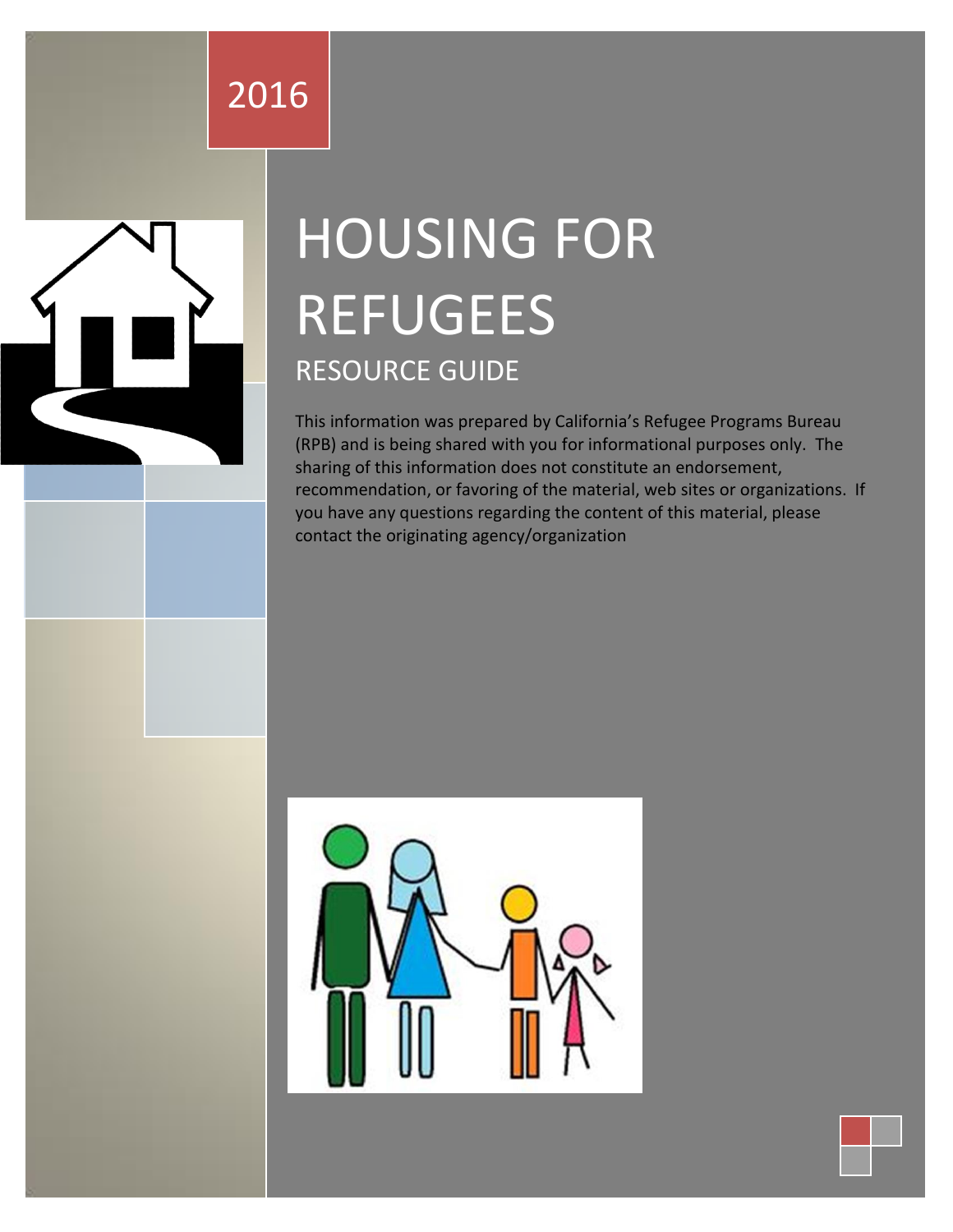#### **INTRODUCTION**

As the housing market prices in California continue to increase, affordable housing can be challenging for low-income families, especially refugees. Affordable housing for refugees has consistently been voiced as a major concern by the Resettlement Agencies (RAs); therefore, the Refugee Programs Bureau researched some best practices for the RAs to use as tools to assist refugees to obtain affordable housing.

#### **WHAT ARE THE GOALS?**

This resource guide was created to assist the RAs with their work to search for affordable housing for refugees; the goals are:

- To highlight the importance of assessment and plan development;
- To consider temporary housing as an emergency housing option;
- To prepare families and individuals to obtain affordable permanent housing; and
- To share tips and resources for affordable housing.

#### **ASSESMENT AND PLAN DEVELOPMENT**

 Assess the individual/family for possible housing assistance options such as: Housing Choice Voucher, Shelter Plus Care, Conventional Housing, Public Housing, Mental Health Service Act Housing, Low Income Housing for Seniors, Low Income Housing for People with Disabilities, Tax Credit Units, etc.



Develop an individual service plan to identify barriers and assist to resolve them and achieve goals; make sure that goals are specific, attainable, and realistic. Be creative and combine effective housing programs as a way to increase options.

#### **TEMPORARY HOUSING**

- Utilize temporary housing, such as shelters, transitional housing, or shared housing as a way to assist individuals to regain their productive capacity and obtain proper documentation to lease a unit.
- Transitional housing can be an opportunity for new arrivals to get oriented.
- Single Room Occupancy can be an option for single individuals.

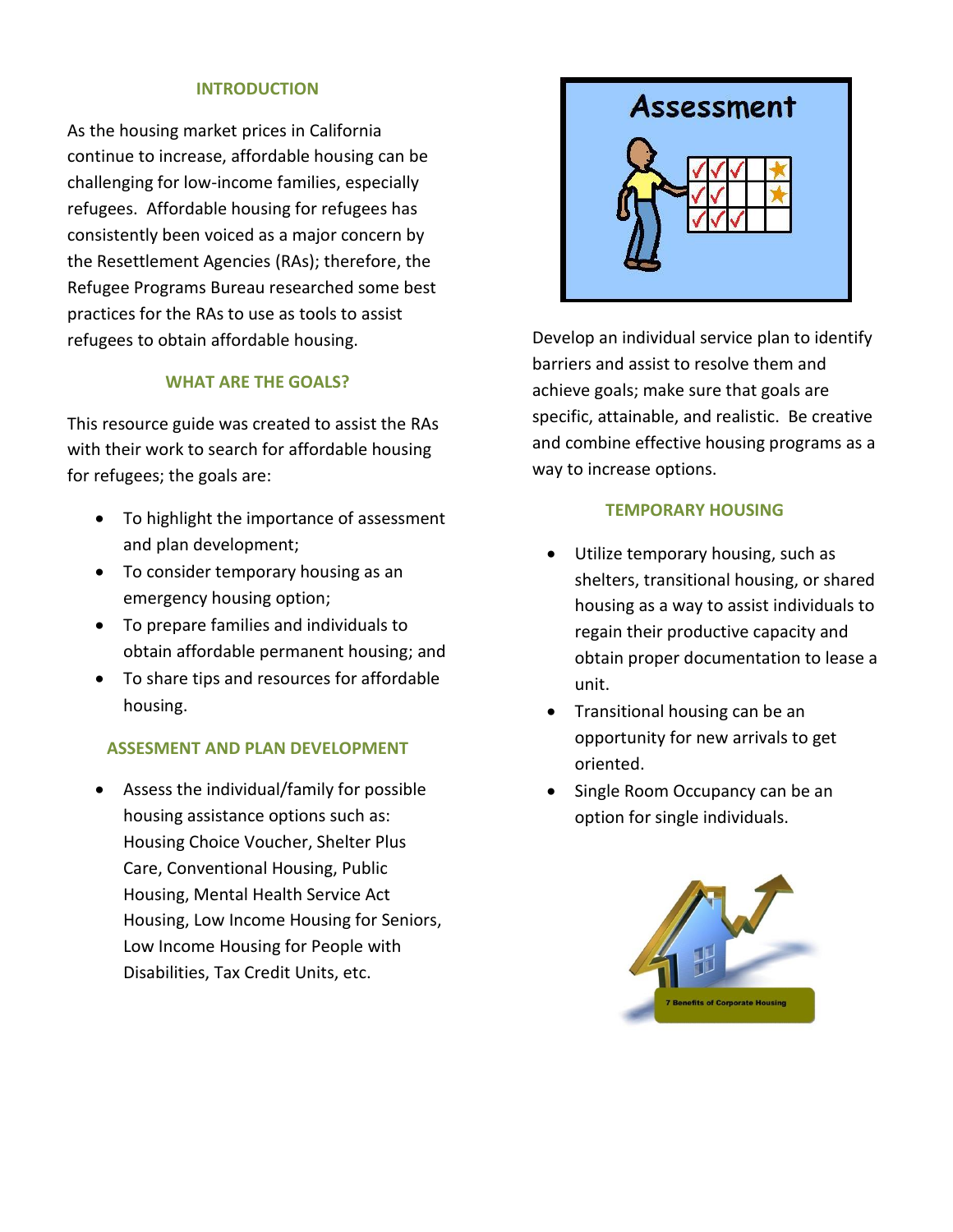#### **PREPARE FOR OBTAINING HOUSING**

- Ensure that participants obtain a permanent job that will enable them to be self-sufficient.
- Educate participants about available housing resources and assistance in the community.
- Assist participants to establish credit, for example, acquiring a gas card, retail card or secure card as an easier way to build credit.
- Assist in the housing search process.
- Educate about tenant's rights and lease responsibilities.
- Provide information about Fair Housing Laws.

#### **WHAT ARE SOME BEST PRACTICES?**

#### **Networking**

Invite other community-based organizations to participate in monthly/quarterly meetings as a way to develop a network and share resources.

- Attend or create landlord networking meetings as a way to develop a professional relationship with landlords.
- Identify what incentives your program can provide when recruiting landlords. This can include your follow-up case management, financial assistance, and your ability to help fill their units quickly.

#### **COMMUNITY REPUTATION**

• Enhance your reputation and goodwill in the community by participating in housing forums and other events.

- Educate the community to erase the misconceptions of refugees by sharing successful stories.
- Conduct outreach to property owners and managers.
- Always search for new landlords.

#### **OTHER SUGGESTIONS**

- Be familiar with quality housing standards to avoid unsafe living conditions.
- Share with landlords information about refugees circumstances before they arrive to the U.S.; create a cultural orientation list.
- Search affordable housing databases
- Explore all the possible affordable housing options rather than focusing on one.

#### **EXAMPLE OF TRANSITIONAL HOUSING BEST PRACTICE MODEL**

 **Immanuel House** in Santa Clara, this transitional home for refugees provides a safe place for residents to adjust to their new lives in the U.S. Residents can remain in this transition home for about three months before moving on to more permanent housing. The Immanuel House's staff continues working closely with resettlement agencies to ensure that residents have access to the tools that they need to become self-sufficient, like intensive English classes and assistance in continuing their education or finding a job.

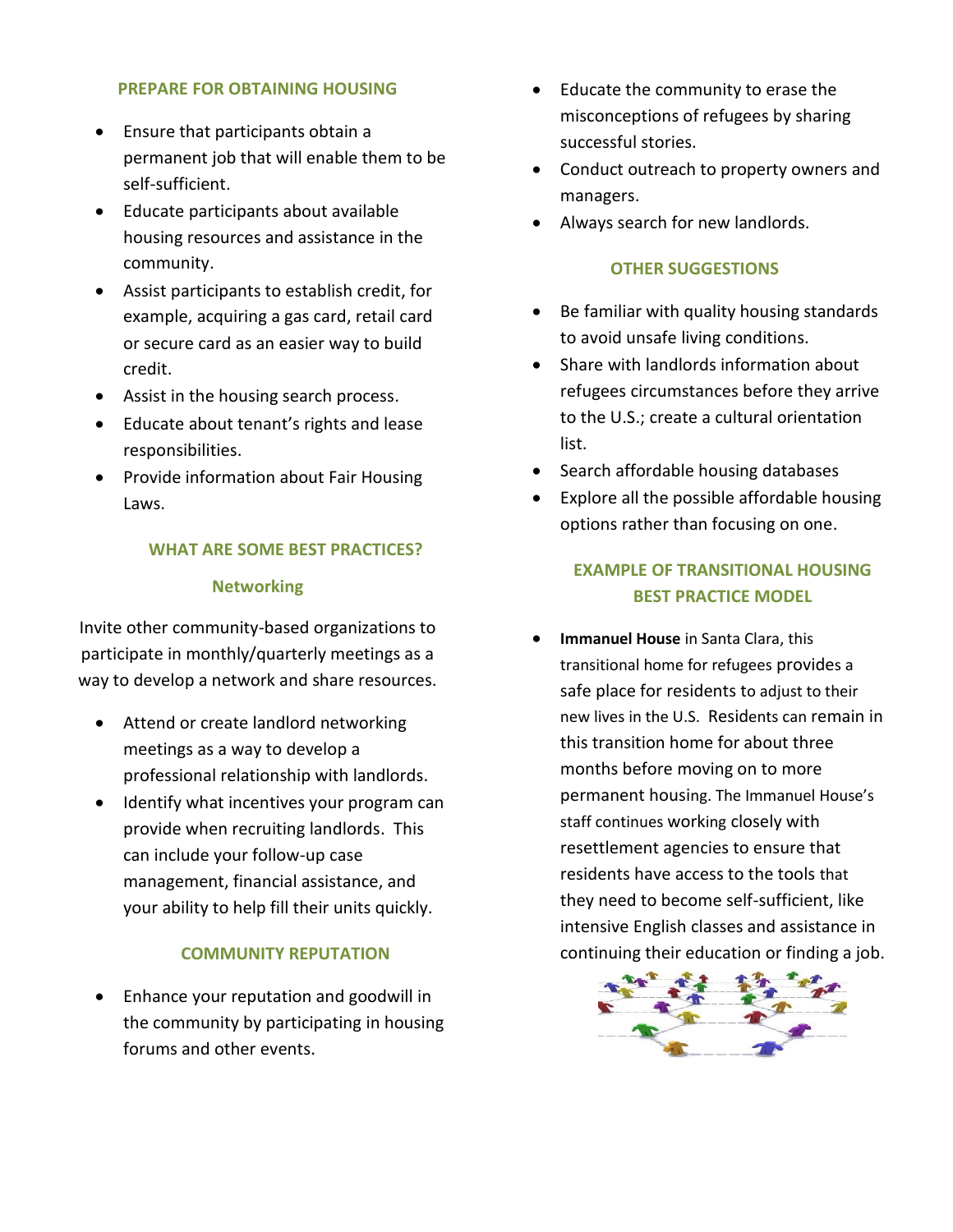#### **WHAT RESOURCES ARE AVAILABLE?**

#### **Housing Choice Voucher and Public Housing**

- Search for Housing Choice Vouchers and Public Housing open waiting list. Do not get discouraged by a waiting list; it is better than not being on a waiting list at all.
- Sign up for mailing notifications so that you can receive notices when the waiting list is open.
- Visit this website to search for the Housing Authority in your county/city:

[http://portal.hud.gov/hudportal/HUD?src](http://portal.hud.gov/hudportal/HUD?src=/program_offices/public_indian_housing/pha/contacts/ca) [=/program\\_offices/public\\_indian\\_housing](http://portal.hud.gov/hudportal/HUD?src=/program_offices/public_indian_housing/pha/contacts/ca) [/pha/contacts/ca](http://portal.hud.gov/hudportal/HUD?src=/program_offices/public_indian_housing/pha/contacts/ca)

[http://www.tacinc.org/knowledge](http://www.tacinc.org/knowledge-resources/vouchers-database/?state=CA)[resources/vouchers-database/?state=CA](http://www.tacinc.org/knowledge-resources/vouchers-database/?state=CA)

#### **AFFORDABLE APPARTMENT SEARCH**

 Visit HUD's website to look for affordable apartments; you can search by category: disabled, elderly, family, etc. Keep in mind that participants can be on more than one waiting list.

#### [www.hud.gov](http://www.hud.gov/)

Visit California Department of Housing and Community Development's website for a list of affordable rental housing:

[http://www.hcd.ca.gov/financial](http://www.hcd.ca.gov/financial-assistance/affrdble-housng.html)[assistance/affrdble-housng.html](http://www.hcd.ca.gov/financial-assistance/affrdble-housng.html)

#### **TAX CREDIT BUILDINGS**

- Although low-income housing tax credit buildings are income-based, the rent portion is still below fair market.
- Be aware of upcoming housing projects, then go to the developer's website to obtain the contact number for leasing.
- Visit this website to search for tax credit buildings:

<http://treasurer.ca.gov/index.asp>

#### **MENTAL HEALTH SERVICES ACT (MHSA)**

- Contact your local Behavioral Health Services to inquire about upcoming MHSA funded developments to refer refugees that meet the criteria.
- Or visit this website for the list of MHSA developments in your county:

[http://www.calhfa.ca.gov/multifamily/mh](http://www.calhfa.ca.gov/multifamily/mhsa/projects/index.htm) [sa/projects/index.htm](http://www.calhfa.ca.gov/multifamily/mhsa/projects/index.htm)

#### **FAIR HOUSING ACT**

 For references on the Fair Housing Act, visit this website:

[https://www.justice.gov/crt/fair-housing](https://www.justice.gov/crt/fair-housing-act-2)[act-2](https://www.justice.gov/crt/fair-housing-act-2)

<http://www.civilrights.org/fairhousing/laws>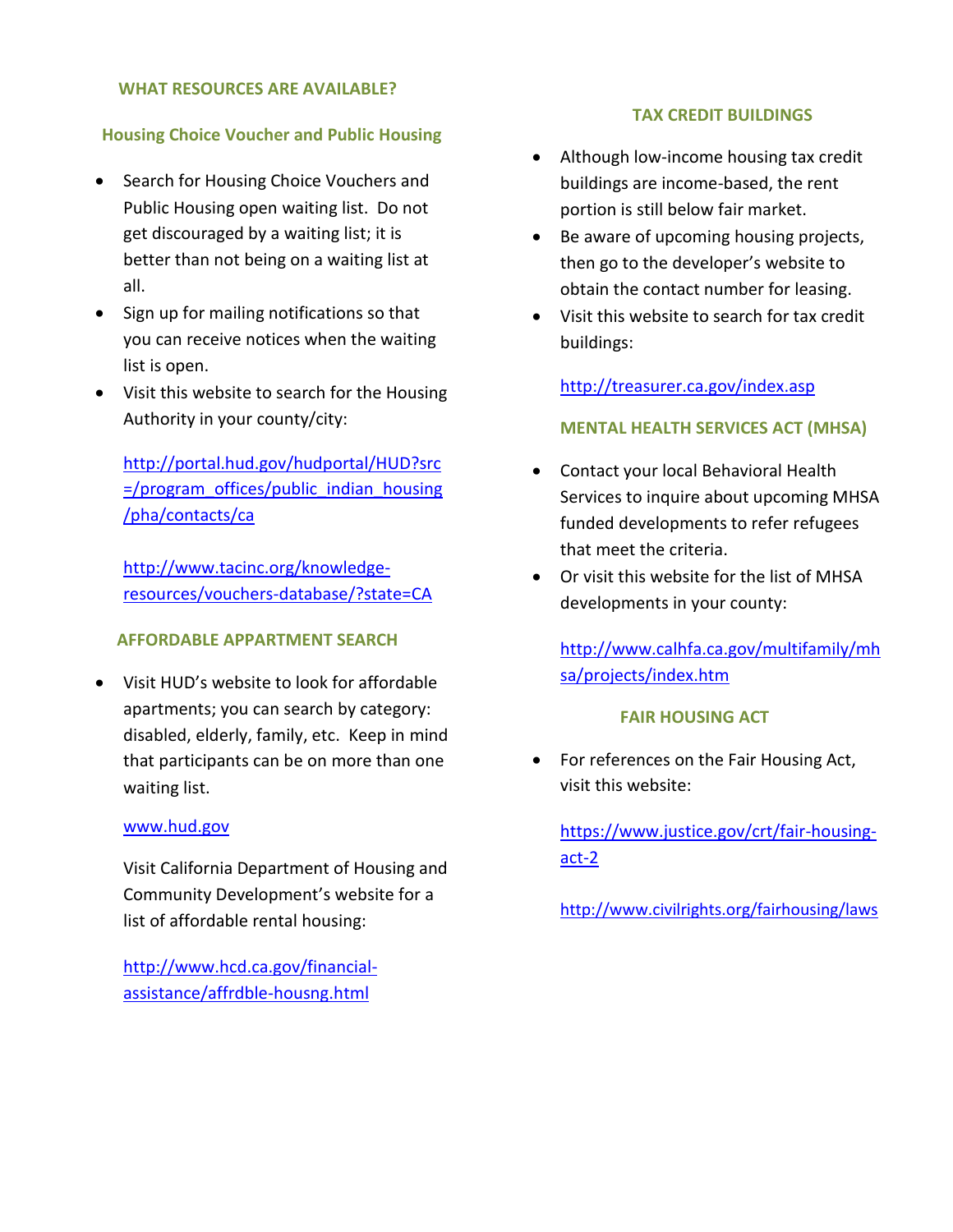#### **CalWORKS HOUSING SUPPORTIVE PROGRAM & HOUSING ASSISTANCE PROGRAM**

- California Work Opportunity and Responsibility to Kids (CalWORKs) recipients may be eligible for the Housing Support Program (HSP) if they meet HSP's definition of homelessness along with any county criteria. Housing Support Programs follow Rapid Re-Housing or other evidence-based models.
- Services may include help in identifying housing, housing subsidies, and case management. Counties have the flexibility to shape the program to best serve their community.
- Another option available to eligible CalWORKs recipients is the Housing Assistance Program (HAP), which provides limited temporary or permanent housing support.
- To apply for HSP or HAP please contact your local county welfare department. Information regarding CalWORKs can be found at [http://www.cdss.ca.gov/calworks/default.htm.](http://www.cdss.ca.gov/calworks/default.htm) Additional information regarding HSP can be found at<http://www.cdss.ca.gov/calworks/PG3658.htm>

#### **LOW INCOME HOME ENERGY ASSISTANCE PROGRAM (LIHEAP)**

 Visit this website to find help to pay rent, utilities, free food banks, clothing banks, and other resources in your county:

<http://www.needhelppayingbills.com/index.html>



**If you want to share other housing best practices or resources, please email them to [RPB@dss.ca.gov](mailto:RPB@dss.ca.gov) or call Heriberto Camarena at 916-654-7250 or Deborah Cramer at 916-654-1246.**

### **LINKS TO AFFORDABLE HOUSING LIST FOR IMPACTED AND NEARBY COUNTIES**

| ALAMEDA COUNTY             | http://www.hcd.ca.gov/financial-assistance/affrdble-housng.html                     |
|----------------------------|-------------------------------------------------------------------------------------|
| <b>AMADOR COUNTY</b>       | www.stancoha.org/PDF/AmadorCounty.pdf                                               |
| <b>BUTTE COUNTY</b>        | http://www.hcd.ca.gov/financial-assistance/affrdble-housng.html                     |
| <b>CALAVERAS COUNTY</b>    | www.stancoha.org/PDF/CalaverasCounty.pdf                                            |
| <b>CONTRA COSTA COUNTY</b> | http://www.co.contra-costa.ca.us/4807/Affordable-Housing                            |
| DEL NORTE COUNTY           | http://www.hcd.ca.gov/financial-assistance/affrdble-housng.html                     |
| EL DORADO COUNTY           | http://www.edcgov.us/Government/HumanServices/Housing/Public Housing Authority.aspx |
| <b>FRESNO COUNTY</b>       | http://www.affordablehousingportal.org/ProjectsList.aspx?st=6&cn=19                 |
| <b>GLENN COUNTY</b>        | http://www.affordablehousingportal.org/ProjectsList.aspx?st=6&cn=21                 |
| <b>HUMBOLDT COUNTY</b>     | http://www.hcd.ca.gov/financial-assistance/affrdble-housng.html                     |
|                            |                                                                                     |